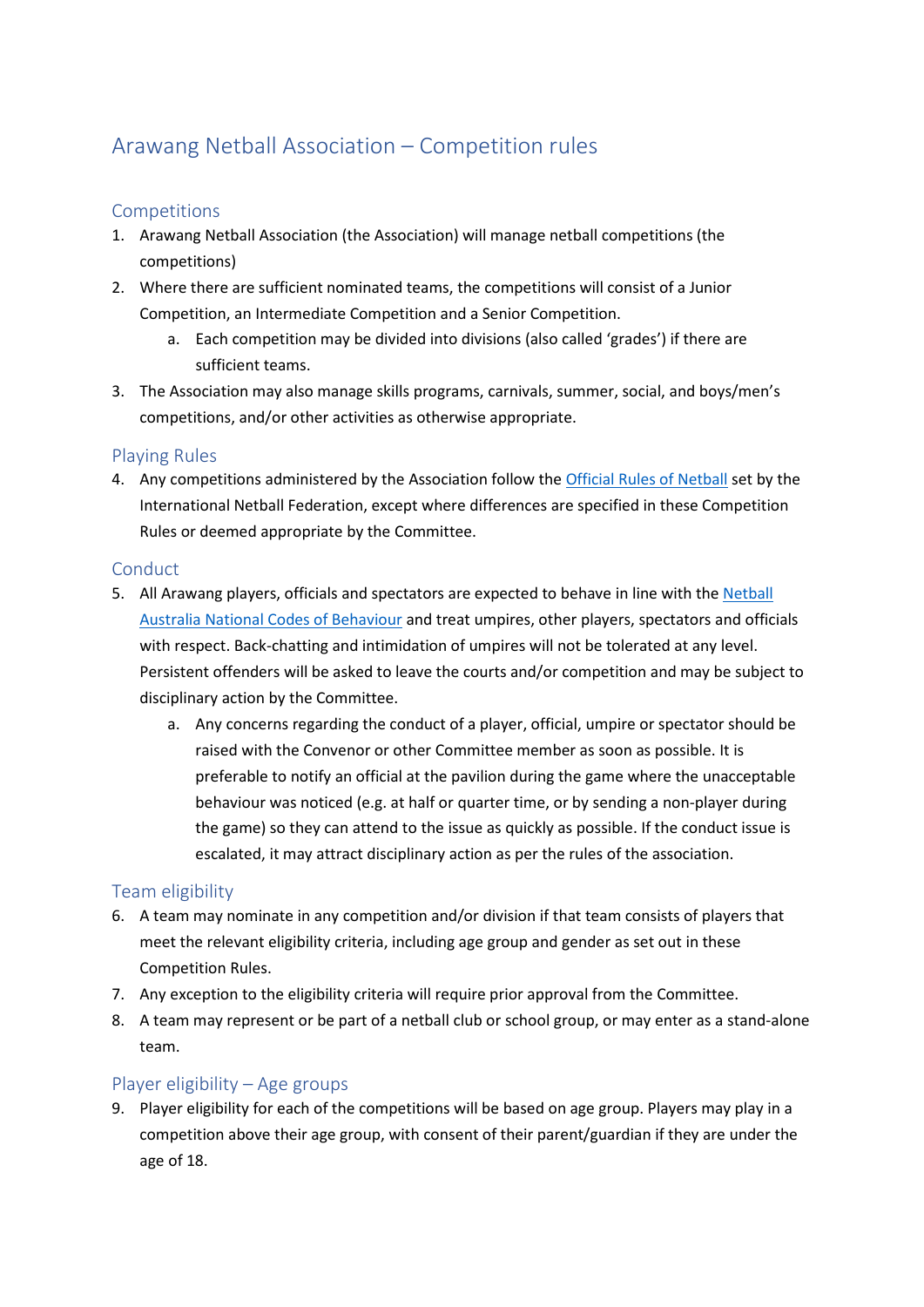- 10. Players playing in a competition below their age group will require prior approval by the Committee.
- 11. The age grouping, based on their age at the end of competition is:
	- a. The Junior Competition will be open to players between the ages of 5 and 13.
	- b. The Intermediate Competition will be open to players between the ages of 11 and 17.
	- c. The Senior Competition will be open to players over the age of 13.
	- d. The Junior Skills Program/s will be open to players between the ages of 4 and 8.
	- e. The Summer Competition is open to all players
	- f. Carnivals and other competitions will be open to players meeting eligibility requirements

## Player eligibility – Financial

- 12. Before taking the court, players must be registered financial members of the association.
	- a. In most cases, this will involve the player having registered via the online *mynetbal[1](#page-1-0) and*  paid registration fees in full before taking the court.
	- b. Registration provides the required player insurance for a player.
- 13. Teams who play an unregistered player may face disciplinary action including the loss of competition points.
- 14. Players under financial hardship may discuss a payment plan or alternative payment arrangements with their team, club or school.

## Players registered to multiple teams

- 15. A player may only register in more than one team when in different competitions. e.g. a player may register in a Division 1 Intermediates team and an A Grade Seniors team;
- 16. A player may not register in more than one team in a division. e.g. a player may not register in a Division 3 Intermediates team and a Division 1 Intermediates team.

# Player gender

- 17. The Junior Competition is open to both male and female players.
- 18. Where boys are part of a mixed junior team, there may be a maximum of three (3) boys on the court at one time, and they must be separated in positions across the thirds of the court. There may a maximum of one boy in GS or GA; one boy in WA, C or WD; and one boy in GD or GK.
- 19. The Intermediate Competition and the Senior Competition are open to female players only. The Association supports the Gender Identity Position Statement that forms part of the [Member](https://netball.com.au/sites/default/files/2019-07/Member-Protection-Policy-and-Attachments_FINAL-APRIL-2017.pdf)  [Protection Policy](https://netball.com.au/sites/default/files/2019-07/Member-Protection-Policy-and-Attachments_FINAL-APRIL-2017.pdf) of Netball Australia.

# Playing in a higher competition or division

20. Players may play 'up' in a competition or a division of a competition which is above the one they are registered in. This is often used to cover instances where a team may be short of registered players due to absence or injury. Players should give preference to their club or school when playing up, but may play up in a team that is not from their club or school.

<span id="page-1-0"></span> $1$  Or other administration system used by the Association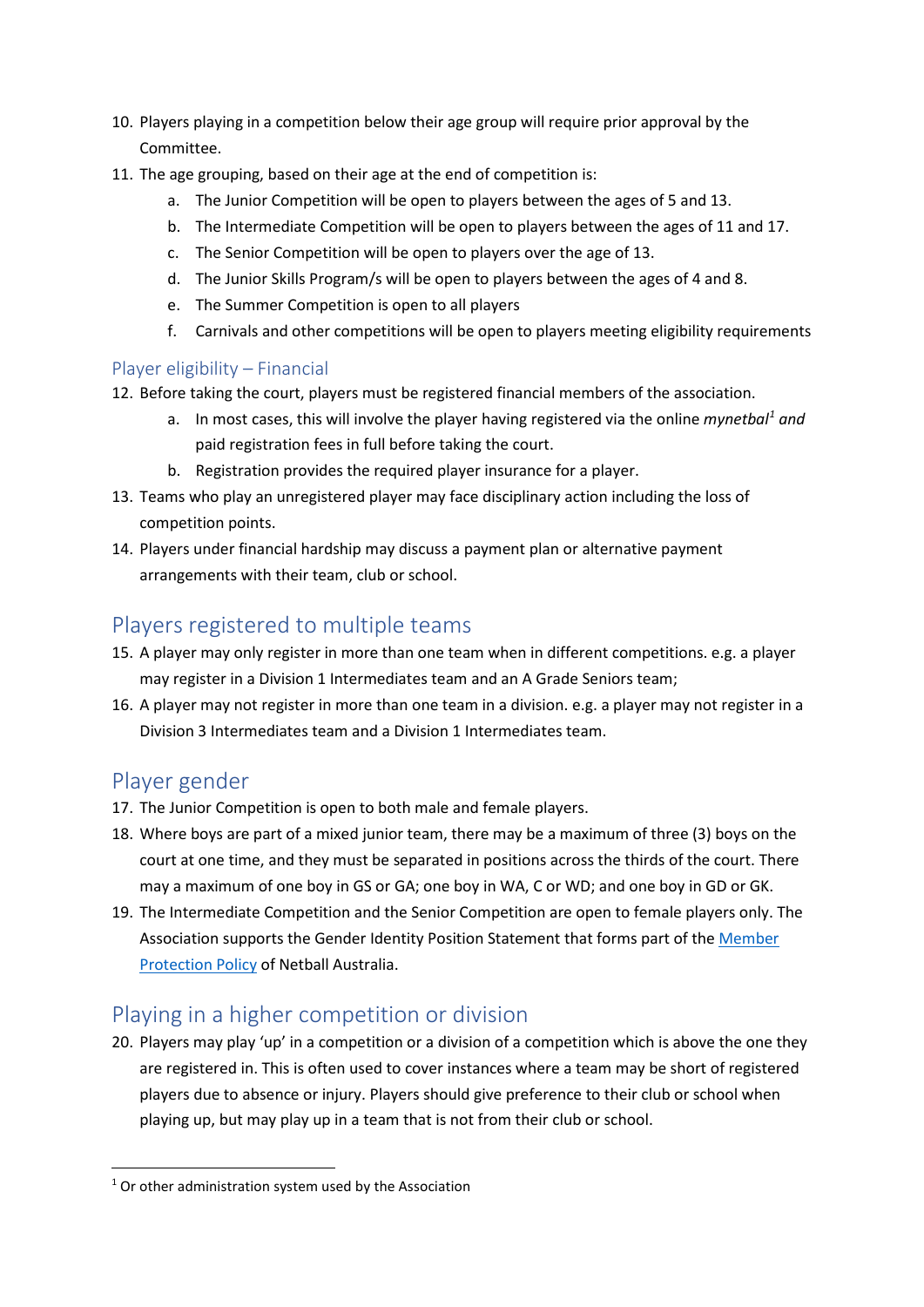- 21. A player may play up to four (4) games with a team in a higher division or competition in a season. On commencement of the fifth game with the same team, the player is deemed to be part of the team in the higher division or competition.
	- a. If the team is in the same competition, but in a higher division, the player is deemed to be part of that team and the player cannot return to his/her original team in the lower division.
	- b. If the team is in a different competition, the player must register with that team and pay any outstanding registration fees.
- 22. Rules for Junior Competition players:
	- a. A player who is over 9 years old and is registered in a team in the Junior Competition may play up in a team registered in the Intermediate Competition (e.g. a player registered in a Year 6 team may play up in a Division 3 Intermediates team).
	- b. A player who is registered in a team in the Junior Competition may play up in a team in a higher division within the Junior Competition (i.e. a player registered in a Year 4 team may play up in a Year 6 team).
	- c. Junior players may not play up in a team in the Senior Competition.
- 23. Rules for Intermediate Competition players:
	- a. A player who is registered in a team in the Intermediate Competition may play up in a team registered in the Senior Competition (e.g. a player registered in a Division 1 Intermediates team may play up in a B grade Seniors team). A senior team in C grade or lower may only use a maximum of two (2) Intermediate Division 1 players to play up.
	- b. A player who is registered in a team in the Intermediate Competition may play up in a team in a higher division within the Intermediate Competition (e.g. a player registered in a Division 4 Intermediates team may play up in a Division 1 Intermediates team).
- 24. Rules for Senior Competition players
	- a. A player who is registered in a team in the Senior Competition may play up in a team in a higher division within the Senior Competition (i.e. a player registered in a B Grade Seniors team may play up in an A Grade Seniors team).
	- b. A senior team in C grade or lower may only use a maximum of two (2) Intermediate Division 1 players to play up.

## GAME TIMINGS

- 25. Games will generally be timed centrally from the pavilion. Games may be timed individually in some circumstances. Game timings will be as follows, but may be adjusted by the Grade Convenor or Committee if necessary, including due to court conditions and/or weather conditions:
	- a. The Junior Competition will play four (4) x 10 minute quarters with quarter breaks of 2 minutes and a half time break of 3 minutes
	- b. The Intermediate Competition will play four  $(4)$  x 10 minute quarters with quarter breaks of 2 minutes and a half time break of 3 minutes
	- c. The Senior Competition will play four (4) x 12 minute quarters with quarter breaks of 2 minutes and a half time break of 3 minutes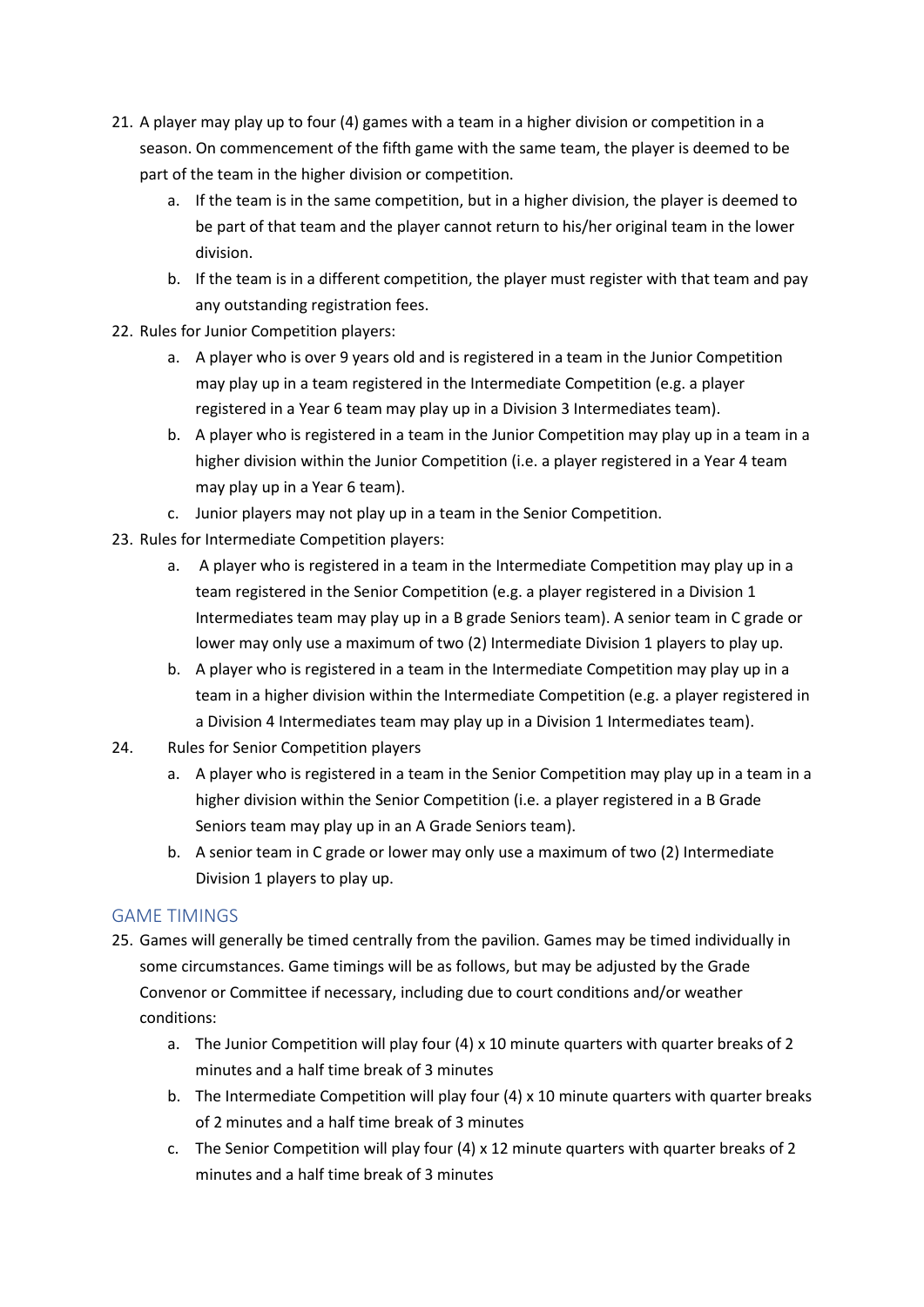- 26. For the purposes of points allocation, a game will be considered as completed if at least two quarters have been completed.
	- a. What happens for an incomplete game?
	- b. If a game is cancelled in the third quarter, the half time score will be considered the final score.
	- c. If a game is cancelled in the fourth quarter, the three-quarter time score will be considered the final score.

#### 11. GAME TIMES

- 27. For the winter season, all competitions will run across the following timeslots.
	- a) The **Junior Competition** will run at 9:20am, 10:10 am and 11:00am, except in the case of a wet weather draw (see Section 28 (iv) of these Rules).
	- b) The **Intermediate Competition** will run at 12:00pm and 1:00pm.
	- c) The **Senior Competition** will run at 2:00pm and 3:00pm.
- 28. The Committee may vary these timeslots as required. Notice of variation will be provided via the Association's web presence if any game times are varied.

#### GRADING

- 29. Teams may request a particular division of a competition when nominating their team. The Committee and the competition convenors will make every effort to ensure teams are playing in a division which is appropriate to the age group and skill level of the team and in some cases this may not match the division nominated by the team.
- 30. Teams may be moved between divisions during the season. Teams who are premiers in a particular division of a competition may expect to be moved to the division above in the following season if appropriate.

#### **SCORING**

- 31. Players or an official are to place the names of the players on the score sheet prior to the completion of the game. Ideally this should happen before the game commences or at the first break, to ensure attendance is registered in case of injury or illness for insurance purposes.
- 32. Each team is to provide one scorer for each game. Scorers should sit or stand together for the duration of the game. In cases where the scorers do not sit or stand together or one team does not provide a scorer, no disputes over the score will be entered into.
- 33. Scorers must record each goal scored and tally them at the end of the game. Scorers should also tally goals by quarter, record centre passes and record goals missed.
- 34. Scoring is optional for the Year 2, Year 3 and Year 4 Junior Competition divisions.

## POINTS ALLOCATION AND COMPETITION LADDERS

- 35. The allocation of competition points for the purpose of creating a competition ladder will be as follows:
	- a. 5 points for a win
	- b. 1 point for a loss
	- c. 3 points for a draw
	- d. 0 points for a bye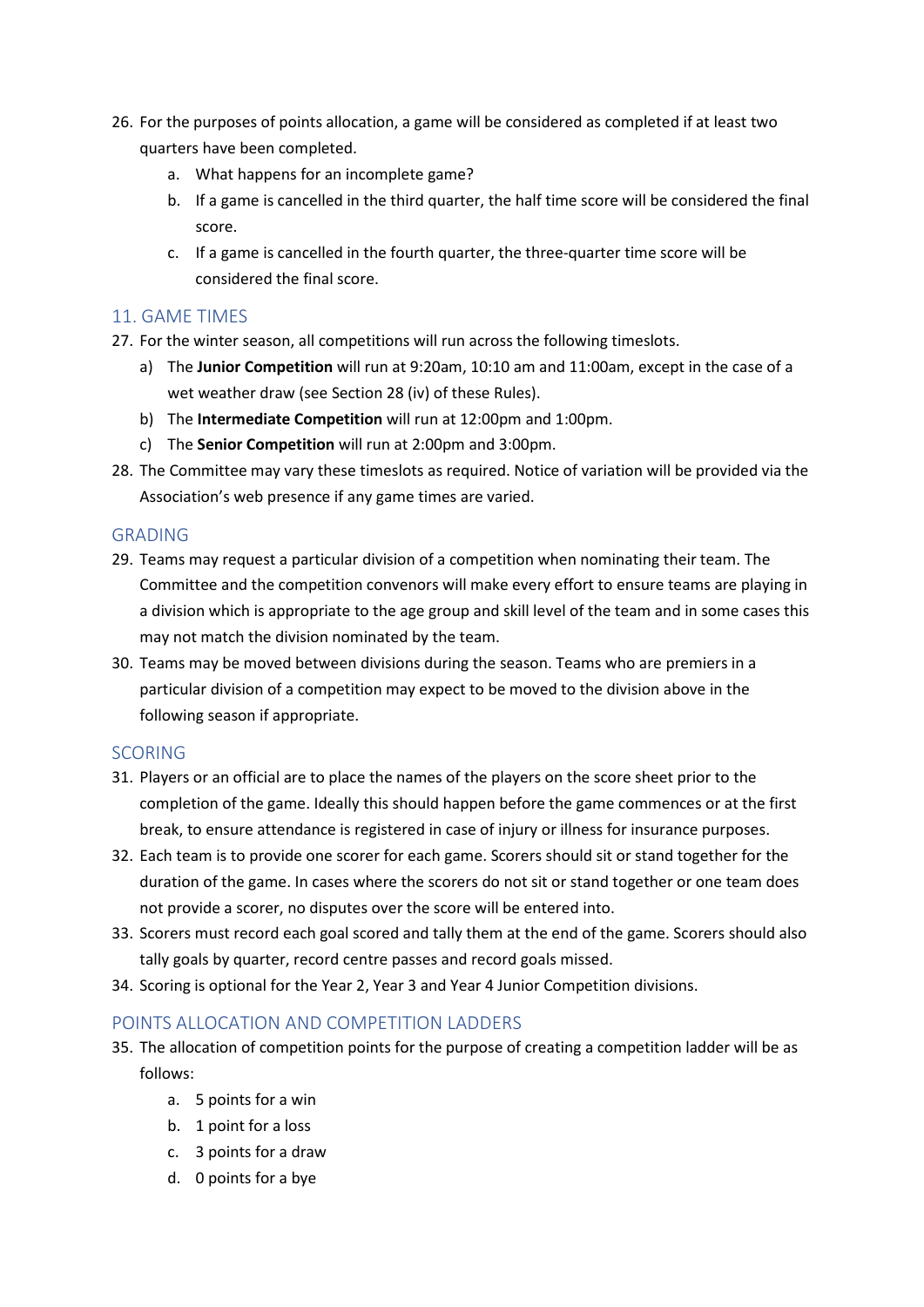- e. 0 points for a forfeit (to the forfeiting team)
- f. 5 points for a win on forfeit (to the team forfeited to)
- g. 0 points if the game is cancelled or abandoned (e.g. due to inclement weather) if less than two quarters are completed and the game is not rescheduled
- 36. A competition ladder will be maintained by the Convenor or their delegate for all divisions with the exception of any Year 2, Year 3 and/or Year 4 Junior divisions, which are non-competitive divisions. The competition ladders may be made available electronically and/or via the Association's website.
- 37. If, due to cancellation of matches during the season, even rounds are not able to be completed, the Committee may determine ladder positions for finals utilising means other than the traditional match points ladder. This may include utilising goals for and goals against results and number of matches played and/or points ratio calculations.
- 38. If, at the completion of all rounds of a division, two teams are in contention for finals and are on the same competition points, their ladder position will be determined by percentage. The percentage is usually calculated using the following equation:
	- a) Goals Scored / (Goals Scored + Goals Scored Against) \*100

#### Penalty points

- 39. The Committee may decide to deduct competition points from a single team or group of teams from a club or school. The committee may deduct points from a team or group of teams for:
	- a. failing to meet umpiring commitments
	- b. playing an unregistered player
	- c. non-attendance at any general meeting of the Association, including the annual general meeting
	- d. persistent forfeiting of matches
	- e. in response to disciplinary action taken by the Committee

#### Forfeits

- 40. If five (5) minutes have elapsed since the sounding of the hooter or the start of the timer indicating start of play, and a team cannot field at least five (5) players, that team will be considered to have forfeited that match.
- 41. Persistent forfeiting may result in the deduction of competition points and/or the team may be withdrawn from the competition.

#### Finals

- 42. Senior Competitions and Intermediate Competitions will complete a finals series.
- 43. In the Junior Competition,
	- a. the Year 6 division will complete a finals series, and
	- b. the Year 5 competition will award winners and runners up according to the ladder after the final game of the season.
	- c. The Year 2, 3 and 4 divisions of the Junior Competition do not complete finals.
- 44. The structure of the finals is usually a two-week sudden death series.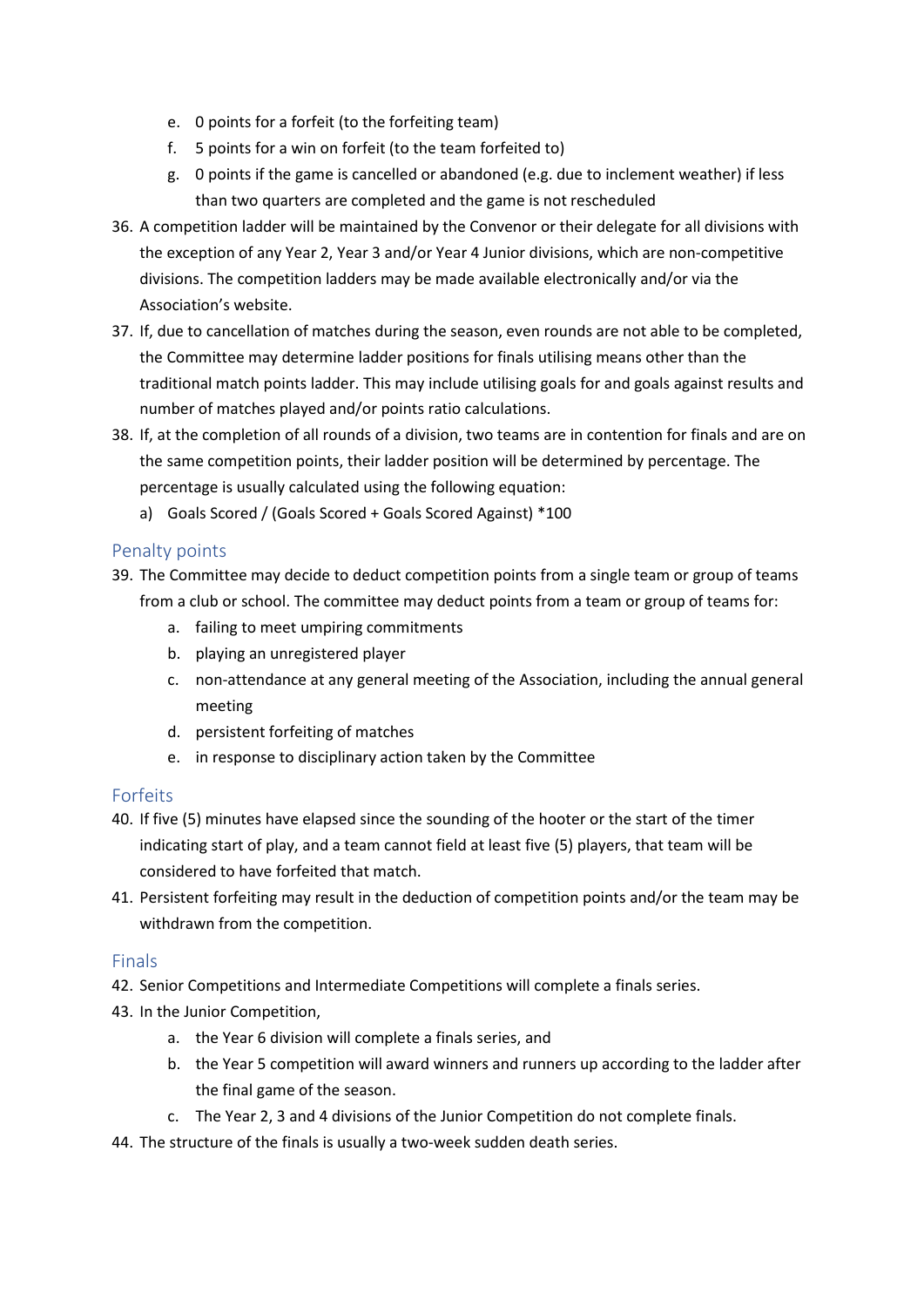- a. Semi-finals are 1 v 4 and 2 v 3 with winners going on to the grand final and losers being eliminated.
- b. The finals structure may be varied by agreement of the Committee if required.
- 45. If a team provides a week or more notice that they are unable to field a team for a final, the committee reserves the right to invite the next ranked team on the competition ladder to compete in the final's series in the place of the withdrawn team.

## PLAYER ELIGIBILITY TO PLAY FINALS

- 46. A player must take part in and appear on the scoresheet for at least 5 round games to be eligible to play finals.
- 47. A player must be registered and financial to be eligible to play finals.
- 48. Byes and wins on forfeit will be counted as a game played for the purposes of eligibility to play finals, for all players who have played at least one game and appear on the scoresheet prior to the bye to forfeit.
- 49. Forfeits by their team will not be counted towards games played.
- 50. Playing unqualified, unregistered and/or unfinancial player(s) in a final will results in an automatic and/or retrospective forfeit of a final regardless of the actual outcome.

#### Replacement players for finals

- 51. A team may use replacement player(s) for finals where they are unable to field a full team of eligible players or have only seven (7) eligible players available.
- 52. The same rules for playing in a higher division apply to sourcing replacement players for finals (see Section 8 of these Rules), however a player may not fill in for another club or school team in finals if that team is playing a team from the replacement player's club or school. For example, if Team A is playing Team B in a final and both are from different clubs or schools, Team A may not source a replacement player from Team B's club or school.
- 53. If the team is unable to field at least seven registered and eligible regular players, they must have at least five (5) registered and eligible regular players able to take the court to avoid a forfeit. They may use a maximum of three (3) registered replacement players from other teams to fill the empty positions and provide for one bench player. The five (5) registered regular players must play out the entire game unless they become injured or ill.
- 54. If a team has seven regular registered players available for finals, they may recruit a registered replacement bench player from another team, however the bench player may only take the court if one of the seven regular players becomes injured or ill.

#### 20. STOPPAGES DUE TO ILLNESS, INJURY OR BLOOD

The association will follow Rule 9.3 of the International Rules of Netball with the exception of Rule 9.3.1 (ii) which states that the bleeding, injured or ill player must leave the court once the umpires have held time. Given the nature of the association's competitions, and that there are junior players involved, if the player is found to be fit and able to continue play at the completion of the 30 second illness or injury period, they may resume play in either their initial position, or any other position on the court in their team.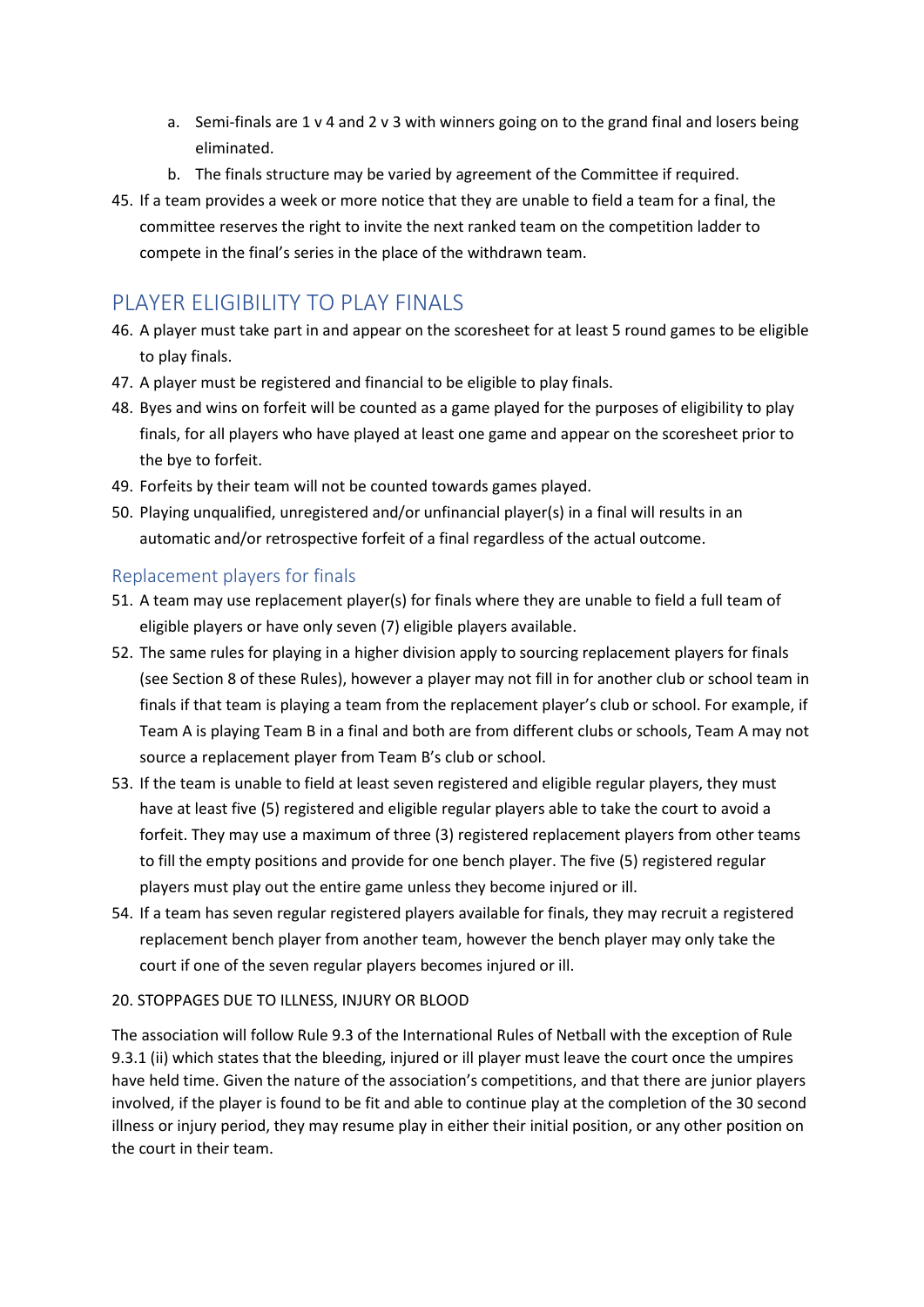#### First Aid

- 55. The Association endeavours to have a person trained in first aid available on all playing days.
- 56. Any injuries or illnesses should be reported to the Convener/Committee member/other official as soon as possible.
	- a. Reports are to be completed if the injury is more than minor
- 57. Teams are required to supply their own first aid kit.
	- a. Players with pre-existing injuries must supply and use their own strapping tape.
- 58. Ice and first aid supplies are available at the Pavilion, however strapping tape found within the Association's first aid kit is intended for new injuries only where team supplies have run out.

#### Injuries and illness – Recording and insurance

- *59.* Players and officials are responsible for ensuring that any injuries or illnesses sustained in the course of an Association approved event are recorded in the Association *Injury Book.*
- 60. Association approved events include all scheduled playing days at the Arawang courts (Sherratt Pl, Stirling, ACT), any Arawang representative games or training sessions whether at the Arawang courts or at other venues which have prior approval of the Committee, and any training sessions conducted at the Arawang courts by teams registered with the Association. Any training sessions conducted at venues other than the Arawang courts will require prior approval of the Committee to be covered for insurance.
- *61.* Limited injury insurance is only available to registered financial members of the Association.
- 62. Information regarding injury insurance and the details of the insurer may be made available via the Association's web presence.

#### Jewellery

- 63. Players should avoid wearing jewellery when playing netball wherever possible.
- 64. Wearing watches or other large jewellery while playing netball is not allowed.
- 65. Small earrings and other small exposed piercings may be completely covered by tape.
- 66. Rings are not allowed with the exception of flat wedding bands which must be taped or rings with flat or small settings which must be taped and worn under gloves.
- 67. Medic alert jewellery may be taped.

#### Glasses and sunglasses

Only prescription glasses and prescription sunglasses may be worn.

#### Gloves and fingernails

- 68. Netball gloves may be worn.
- 69. If gloves are not worn, fingernails should be kept short and smooth.
- 70. An umpire may refuse permission for a player to take the court until their nails are short and smooth to the umpire's satisfaction, or they put on a pair of gloves.

#### Uniform

71. Each team must have a preferred uniform. Players should make every effort to wear the preferred uniform of their team, club or school. The uniform may consist of a dress and/or a top and short/pant/skirt combination.